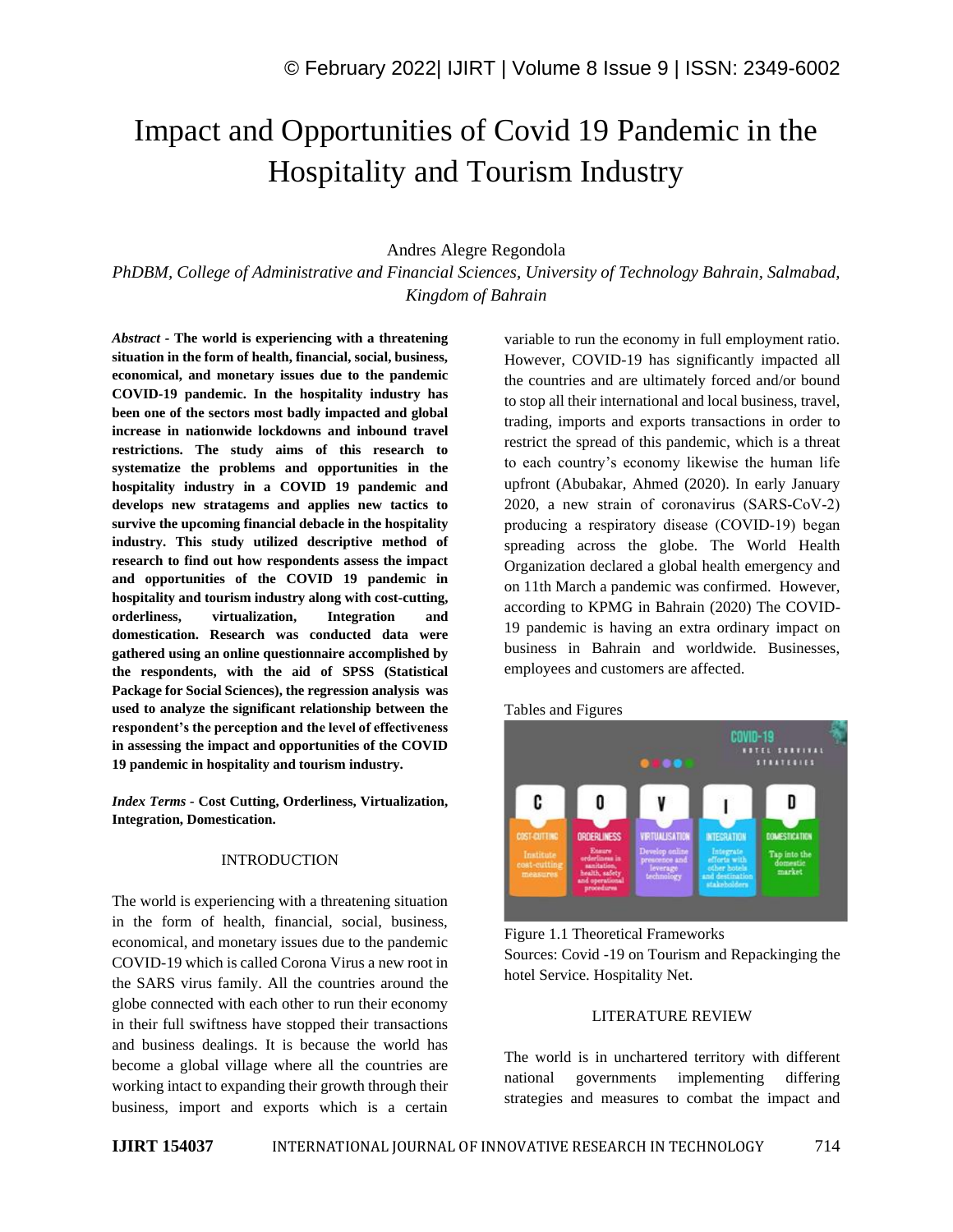spread of COVID-19, all of which continue to have an impact on the world's economy, business and individuals. The Government of Bahrain, spearheaded by the National Taskforce for Combating the Coronavirus, and its associated ministries and authorities have been quick to implement their own strategies to limit both the spread of COVID-19 and its impact upon Bahrain's economy, with such strategies receiving high praise from the World Health Organization (Charles Russel Speechly,2020). Yixiao Zhou (2020) cited about the covid 19 pandemic broke out at a time were finely tuned uncertainties in the global economy. Analyzing the impact of the pandemic and assessing the effectiveness of policy measures in combating the pandemic and reviving the global economy.

The revenue loss for tourism enterprises and workers due to restrictions on movement. In response, governments have made available temporary financial support, but not to those tourist enterprises and workers in the undeclared economy because of the covid 19 pandemic (Colins Charles Williams ,2020) Measures will continue or even expand present growth orientations in tourism while others may contribute to sustainability (Simon Teoh et al. 2020). Strategies to flatten the COVID-19 curve such as community lockdowns, social distancing, stay-at-home orders, travel and mobility restrictions have resulted in temporary closure of many hospitality businesses and significantly decreased the demand for businesses that were allowed to continue to operate (Dogan Gursoy and Christina G. Chi 2020)

Hospitality businesses are expected to make substantial changes to their operations in the COVID-19 business environment in order to ensure employees' and customers' health and safety and enhance customers' willingness to patronize their business (Gössling et al., 2020). Reflection on the COVID-19 crisis responses to crises and their impact on employment in hospitality, highlighting how ongoing change, fluidity and uncertainty serve to magnify and improve the unstable nature of work in the hospitality industry( David Solnet et al. 2020).The challenging unpredicted global travel restrictions and stays at home are causing the most severe disruption of the global economy. Aside from that, international travel bans affecting over 90% of the population and widespread restrictions on the public gathering and community in tourism largely ceased last March 2020. Air travel, cruises and accommodations have been devastating( Michael Hall et al. 2020).

## RESEARCH METHODOLOGY

This study utilized descriptive method of research to find out solution for an immediate problem facing covid 19 pandemic in a society especially in the hospitality and tourism industries to identify the important that we share our insights and experience as much as possible, helping each other to contain and mitigate the impact of COVID-19 on organizations and the broader economy. The requirements were specifically focusing on assess the impact and opportunities of the COVID 19 pandemic in hospitality and tourism industry along with costcutting, orderliness, virtualization, Integration and domestication. Statistical test used to measure the relationship between one dependent variable and one or more independent variables.

## RESULT AND FINDINGS

The results of the analysis and interpretation of all the data collected, by means of a questionnaire that was designed to match the study of the impact and opportunities of covid 19 pandemic in the hospitality and tourism industry in the Kingdom of Bahrain.

Table 1: The respondent's perceptions in assessing the impact and opportunities of the COVID 19 pandemic in hospitality and tourism industry along with costcutting.

| <b>Cost Cutting</b>                                                                                                                         | Weighted<br>Mean | Verbal<br>Interpretation |
|---------------------------------------------------------------------------------------------------------------------------------------------|------------------|--------------------------|
| 1. Facilities and equipment<br>are controlled to reduce<br>utility bills.                                                                   | 4.23             | Extremely<br>Aware       |
| 2. Labor cost, other<br>measures laying off some<br>of temporary employees                                                                  | 4.75             | Extremely<br>Aware       |
| 3. Negotiating salary<br>reduction and requesting<br>"employees to clear<br>outstanding leave and take<br>no-pay leave and advance<br>leave | 4.85             | Extremely<br>Aware       |
| Average Weighted Mean                                                                                                                       | 4.61             | Extremely<br>Aware       |

Table 1 presents the assessment of the impact and opportunities of the COVID 19 pandemic in hospitality and tourism industry along with costcutting. As shown on the table, the highest indicators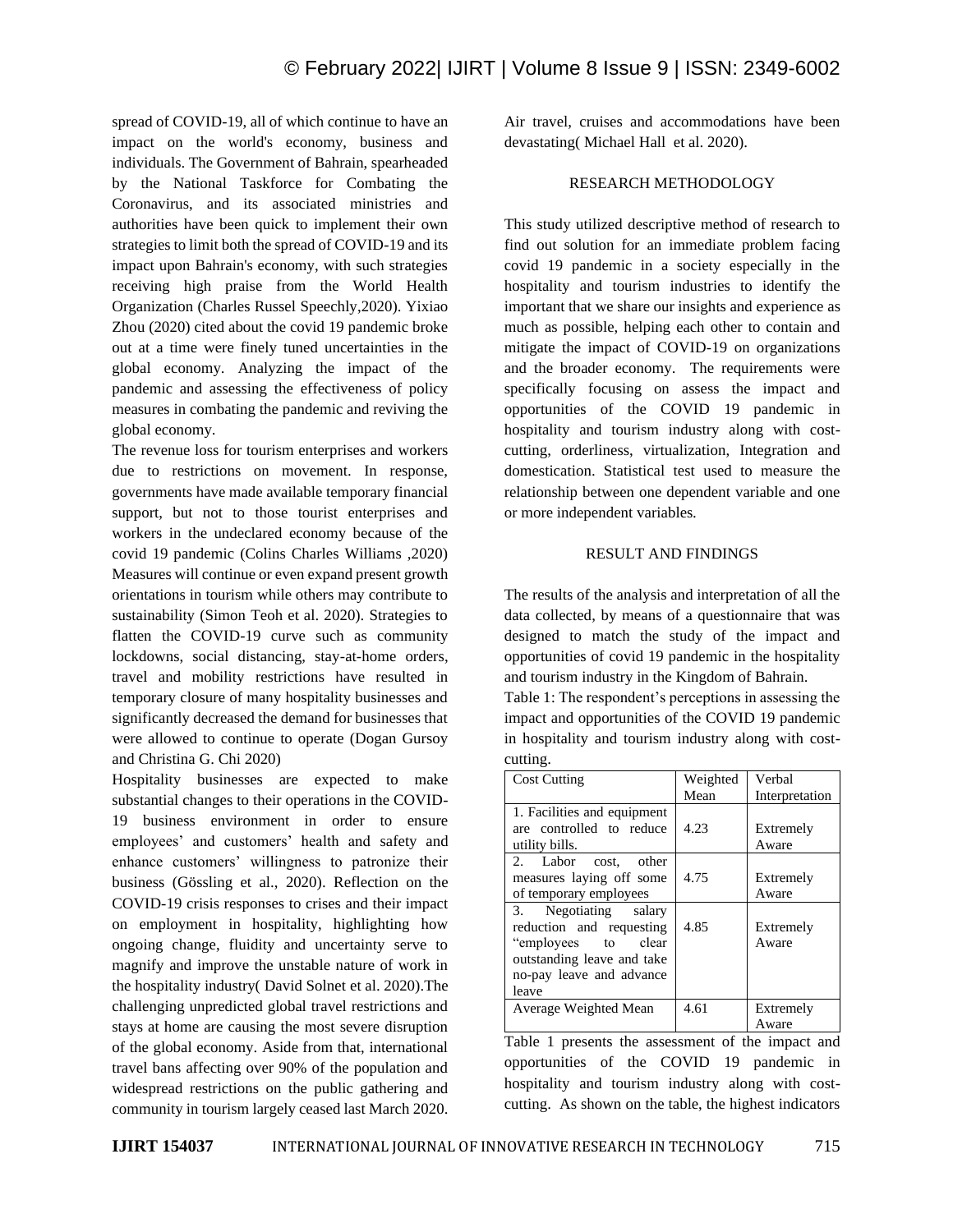are number three. While lowest indicator is one Based on the overall weighted mean of 4.61, respondents are extremely aware of the impact and opportunities of the COVID 19 pandemic in hospitality and tourism industry along with cost-cutting.

Table 2: The respondent's perceptions in assessing the impact and opportunities of the COVID 19 pandemic in hospitality and tourism industry along with orderliness.

|                             | Weighted | Verbal         |
|-----------------------------|----------|----------------|
| Orderliness                 | Mean     | Interpretation |
| 1. Sanitation, health, and  |          |                |
| safety as well as           | 4.95     | Extremely      |
| operational procedures.     |          | Aware          |
| 2. Provision of personal    |          |                |
| protective equipment        | 4.95     | Extremely      |
| (gloves, masks, face)       |          | Aware          |
| shield) to minimize risk of |          |                |
| contamination.              |          |                |
| 3. Raise safety awareness   |          |                |
| through effective training. | 4.75     | Extremely      |
| display of awareness        |          | Aware          |
| posters, social distancing  |          |                |
| and floor marking and       |          |                |
| temperature device.         |          |                |
| Average Weighted Mean       | 4.88     | Extremely      |
|                             |          | Aware          |

Table 2 presents the assessment of the impact and opportunities of the COVID 19 pandemic in hospitality and tourism industry along with orderliness. As shown on the table, the highest indicators number one and two. While lowest indicator is number three. Based on the overall weighted mean of 4.88, respondents are extremely aware of the impact and opportunities of the COVID 19 pandemic in hospitality and tourism industry along with orderliness.

Table 3: The respondent's perceptions in assessing the impact and opportunities of the COVID 19 pandemic in hospitality and tourism industry along with virtualization.

|                                                                                                                                               | Weighted | Verbal              |
|-----------------------------------------------------------------------------------------------------------------------------------------------|----------|---------------------|
| Virtualization                                                                                                                                | Mean     | Interpretation      |
| 1. Advanced of technology<br>innovation<br>using<br>application like<br>zoom,<br>skype and zoho have<br>facilitated<br>video<br>conferencing. | 4.18     | Moderately<br>Aware |
| 2. People not willing to<br>travel and those are just<br>booking through online<br>travel agency.                                             | 4.60     | Extremely<br>Aware  |

| 3. Automated systems and<br>digital systems will have to<br>be deployed by hotels. | 4.15 | Moderately<br>Aware |
|------------------------------------------------------------------------------------|------|---------------------|
| Average Weighted Mean                                                              | 4.31 | Moderately<br>Aware |

Table 3 presents the assessment of the impact and opportunities of the COVID 19 pandemic in hospitality and tourism industry along with virtualization. As shown on the table, the highest indicators number two. While lowest indicator is no three automated systems and digital systems will have to be deployed by hotels with a composite mean of 4.15 means moderately aware. Based on the overall weighted mean of 4.31, respondents are extremely aware of the impact and opportunities of the COVID 19 pandemic in hospitality and tourism industry along with virtualization

Table 4: The respondent's perceptions in assessing the impact and opportunities of the COVID 19 pandemic in hospitality and tourism industry along with integration.

|                                                                                                                                                                                                                                | Weighted | Verbal              |
|--------------------------------------------------------------------------------------------------------------------------------------------------------------------------------------------------------------------------------|----------|---------------------|
| Integration                                                                                                                                                                                                                    | Mean     | Interpretation      |
| 1. Hotels association at the<br>destination should unify the<br>efforts of its members<br>towards finding a common<br>solution to the problem.                                                                                 | 4.55     | Extremely<br>Aware  |
| 2. Hotels association is in a<br>better position to negotiate<br>with government and the<br>national tourism authority<br>for austerity packages like<br>tax cuts that will help<br>reduce the burden<br>$\alpha$ n<br>members | 4.18     | Moderately<br>Aware |
| 3. Hotel associations can<br>also provide technical and<br>financial support<br>for<br>members.                                                                                                                                | 4.15     | Moderately<br>Aware |
| Average Weighted Mean                                                                                                                                                                                                          | 4.30     | Extremely<br>Aware  |

Table 4 presents the assessment of the impact and opportunities of the COVID 19 pandemic in hospitality and tourism industry along with integration. As shown on the table, the highest indicators number one "hotels association at the destination should unify the efforts of its members towards finding a common solution to the problem" with composite mean of 4.55 extremely aware; the second is the number two indicator "hotels association is in a better position to negotiate with government and the national tourism authority for austerity packages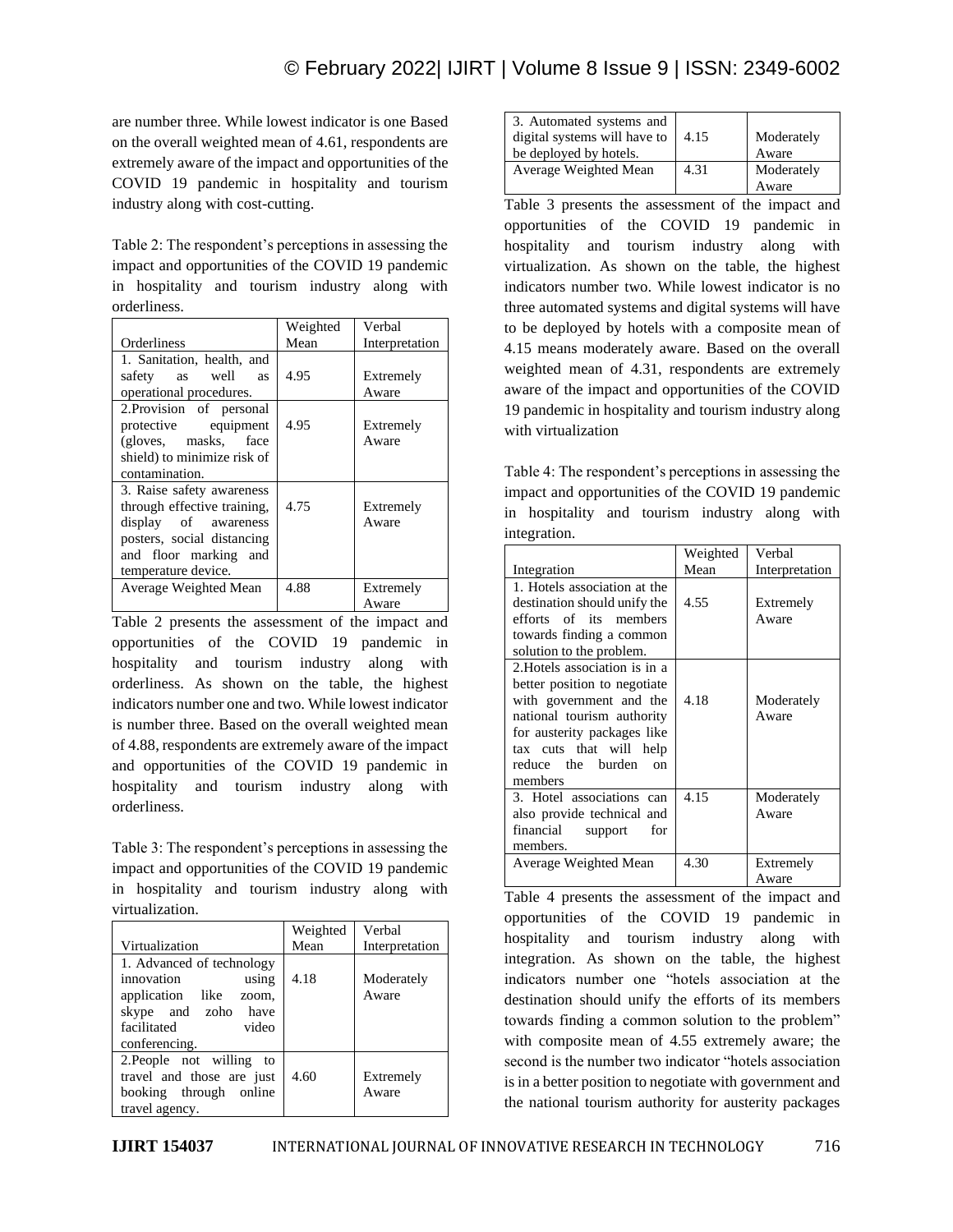like tax cuts that will help reduce the burden on members" with a composite mean 4.18 mean moderately aware. While lowest indicator three, "hotel associations can also provide technical and financial support for members "with a composite mean of 4.15 means moderately aware.

Based on the overall weighted mean of 4.30, respondents are extremely aware of the impact and opportunities of the COVID 19 pandemic in hospitality and tourism industry along with integration.

Table 5: The respondent's perceptions in assessing the impact and opportunities of the COVID 19 pandemic in hospitality and tourism industry along with domestication.

|                            | Weighted | Verbal         |
|----------------------------|----------|----------------|
| Domestication              | Mean     | Interpretation |
| 1 Flight restrictions have |          |                |
| been imposed and travel    | 4.90     | Extremely      |
| advisories have been       |          | Aware          |
| issued.                    |          |                |
| 2. Collaborating with      |          |                |
| government to serve as     | 4.75     | Extremely      |
| isolation centers.         |          | Aware          |
| 3. Hotels could enter into |          |                |
| arrangements with local    | 4.65     | Extremely      |
| health authorities<br>and  |          | Aware          |
| come up with 'quarantine   |          |                |
| packages' for local        |          |                |
| residents who have to be   |          |                |
| isolated.                  |          |                |
| Average Weighted Mean      | 4.77     | Extremely      |
|                            |          | Aware          |

Table 5 presents the assessment of the impact and opportunities of the COVID 19 pandemic in hospitality and tourism industry along with domestication. As shown on the table, the highest indicators number. While lowest indicator is number three. Based on the overall weighted mean of 4.77 respondents is extremely aware of the impact and opportunities of the COVID 19 pandemic in hospitality and tourism industry along with domestication.

Table 6: The respondents' perception in assessing the level of effectiveness on the impact and opportunities of the COVID 19 pandemic in hospitality and tourism industry along with cost-cutting.

| <b>Cost Cutting</b> | Weighted Verbal |                |
|---------------------|-----------------|----------------|
|                     | Mean            | Interpretation |
|                     |                 |                |

| 1.  Cracilities<br>and<br>equipment are control to<br>reduce utility bills".                                                                  | 4.75 | Very<br>Effective |
|-----------------------------------------------------------------------------------------------------------------------------------------------|------|-------------------|
| 2. "Labor cost, other<br>measures laying off some<br>of temporary employees"                                                                  | 4.90 | Very<br>Effective |
| 3. "Negotiating salary<br>reduction and requesting<br>"employees to clear<br>outstanding leave and take<br>no-pay leave and advance<br>leave" | 4.75 | Very<br>Effective |
| Average Weighted Mean                                                                                                                         | 4.80 | Very<br>Effective |

Table 6 presents the assessment the level of effectiveness on the impact and opportunities of the COVID 19 pandemic in hospitality and tourism industry along with cost-cutting. As shown on the table, the highest indicators number two While lowest indicator one and three. Based on the overall weighted mean of 4.80 respondents is very effective of the assessment the level of effectiveness on the impact and opportunities of the COVID 19 pandemic in hospitality and tourism industry along with costcutting.

Table 7: The respondents' perception in assessing the level of effectiveness on the impact and opportunities of the COVID 19 pandemic in hospitality and tourism industry along with orderliness.

|                                                                                                                                                                | Weighted | Verbal            |
|----------------------------------------------------------------------------------------------------------------------------------------------------------------|----------|-------------------|
| Orderliness                                                                                                                                                    | Mean     | Interpretation    |
| 1. Sanitation, health and<br>safety as well<br>as<br>operational procedures.                                                                                   | 5.00     | Very<br>Effective |
| 2. Provision of personal<br>protective equipment<br>(gloves, masks, face)<br>shield) to minimize risk of<br>contamination.                                     | 5.00     | Very<br>Effective |
| 3. Raise safety awareness<br>through effective training,<br>display of awareness<br>posters, social distancing<br>and floor marking and<br>temperature device. | 4.90     | Very<br>Effective |
| Average Weighted Mean                                                                                                                                          | 4.97     | Very<br>Effective |

Table 7 presents the assessment of the level of effectiveness on the impact and opportunities of the COVID 19 pandemic in hospitality and tourism industry along with orderliness. As shown on the table, the highest indicators number one and two. While lowest indicator is number three. Based on the overall weighted mean of 4.97, respondents are very effective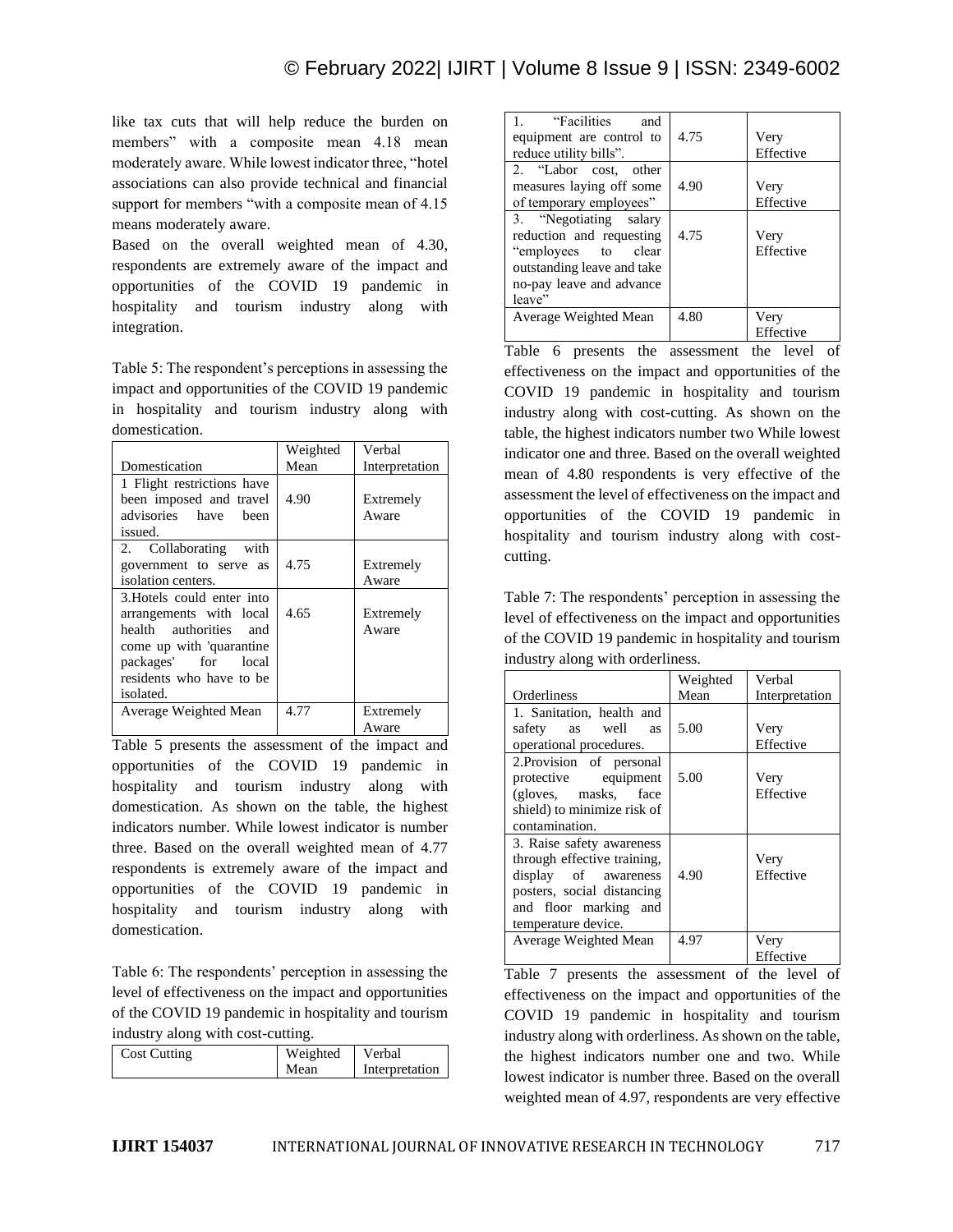in assessing the level of effectiveness on the impact and opportunities of the COVID 19 pandemic in hospitality and tourism industry along with orderliness.

Table 8: The respondents' perception in assessing the level of effectiveness on the impact and opportunities of the COVID 19 pandemic in hospitality and tourism industry along with virtualization.

|                                                                                                                                               | Weighted | Verbal            |
|-----------------------------------------------------------------------------------------------------------------------------------------------|----------|-------------------|
| Virtualization                                                                                                                                | Mean     | Interpretation    |
| 1. Advanced of technology<br>innovation<br>using<br>application like<br>zoom,<br>skype and zoho have<br>facilitated<br>video<br>conferencing. | 4.50     | Very<br>Effective |
| 2. People not willing to<br>travel and those are just<br>booking through online<br>travel agency.                                             | 4.00     | Effective         |
| 3."Automated systems and<br>digital systems will have to<br>be deployed by hotels.                                                            | 4.15     | Effective         |
| Average Weighted Mean                                                                                                                         | 4.22     | Very<br>Effective |

Table 8 presents the assessment of level of effectiveness on the impact and opportunities of the COVID 19 pandemic in hospitality and tourism industry along with virtualization. As shown on the table, the highest indicators number one While lowest indicator is no two. Based on the overall weighted mean of 4.22, respondents are very effective in assessing the level of effectiveness on the impact and opportunities of the COVID 19 pandemic in hospitality and tourism industry along with virtualization.

Table. 9: The respondents' perception in assessing the level of effectiveness on the impact and opportunities of the COVID 19 pandemic in hospitality and tourism industry along with integration.

|                                                                                                                                                       | Weighted | Verbal         |
|-------------------------------------------------------------------------------------------------------------------------------------------------------|----------|----------------|
| Integration                                                                                                                                           | Mean     | Interpretation |
| 1. Hotels association at the<br>destination should unify the<br>efforts of its members<br>towards finding a common                                    | 4.10     | Effective      |
| solution to the problem.                                                                                                                              |          |                |
| 2. Hotels association is in a<br>better position to negotiate<br>with government and the<br>national tourism authority<br>for austerity packages like | 4.15     | Effective      |

| tax cuts that will help<br>reduce the burden on<br>members.                                  |      |           |
|----------------------------------------------------------------------------------------------|------|-----------|
| 3. Hotel associations can<br>also provide technical and<br>financial support for<br>members. | 4.00 | Effective |
| Average Weighted Mean                                                                        | 4.08 | Effective |

Table 9 presents the assessment of the level of effectiveness on the impact and opportunities of the COVID 19 pandemic in hospitality and tourism industry along with integration. As shown on the table, the highest indicators number two. While lowest indicator three. Based on the overall weighted mean of 4.08, respondents are effective in assessing the level of effectiveness on the impact and opportunities of the COVID 19 pandemic in hospitality and tourism industry along with integration.

Table 10: The respondents' perception in assessing the level of effectiveness on the impact and opportunities of the COVID 19 pandemic in hospitality and tourism industry along with domestication.

|                             | Weighted | Verbal         |
|-----------------------------|----------|----------------|
| Domestication               | Mean     | Interpretation |
| 1 Flight restrictions have  |          |                |
| been imposed and travel     | 4.75     | Very           |
| advisories have been        |          | Effective      |
| issued.                     |          |                |
| 2. Collaborating with       |          |                |
| government to serve as      | 4.50     | Very           |
| isolation centers.          |          | Effective      |
| 3. Hotels could enter into  |          |                |
| arrangements with local     | 4.50     | Very           |
| health authorities and come |          | Effective      |
| up with 'quarantine         |          |                |
| packages' for local         |          |                |
| residents who have to be    |          |                |
| isolated.                   |          |                |
| Average Weighted Mean       | 4.58     | Very           |
|                             |          | Effective      |

Table 10 presents the assessment of the level of effectiveness on the impact and opportunities of the COVID 19 pandemic in hospitality and tourism industry along with domestication. As shown on the table, the highest indicators number one and followed by indicator number two, and three. Based on the overall weighted mean of 4.58 respondents is very effective in assessing the level of effectiveness on the impact and opportunities of the COVID 19 pandemic in hospitality and tourism industry along with domestication.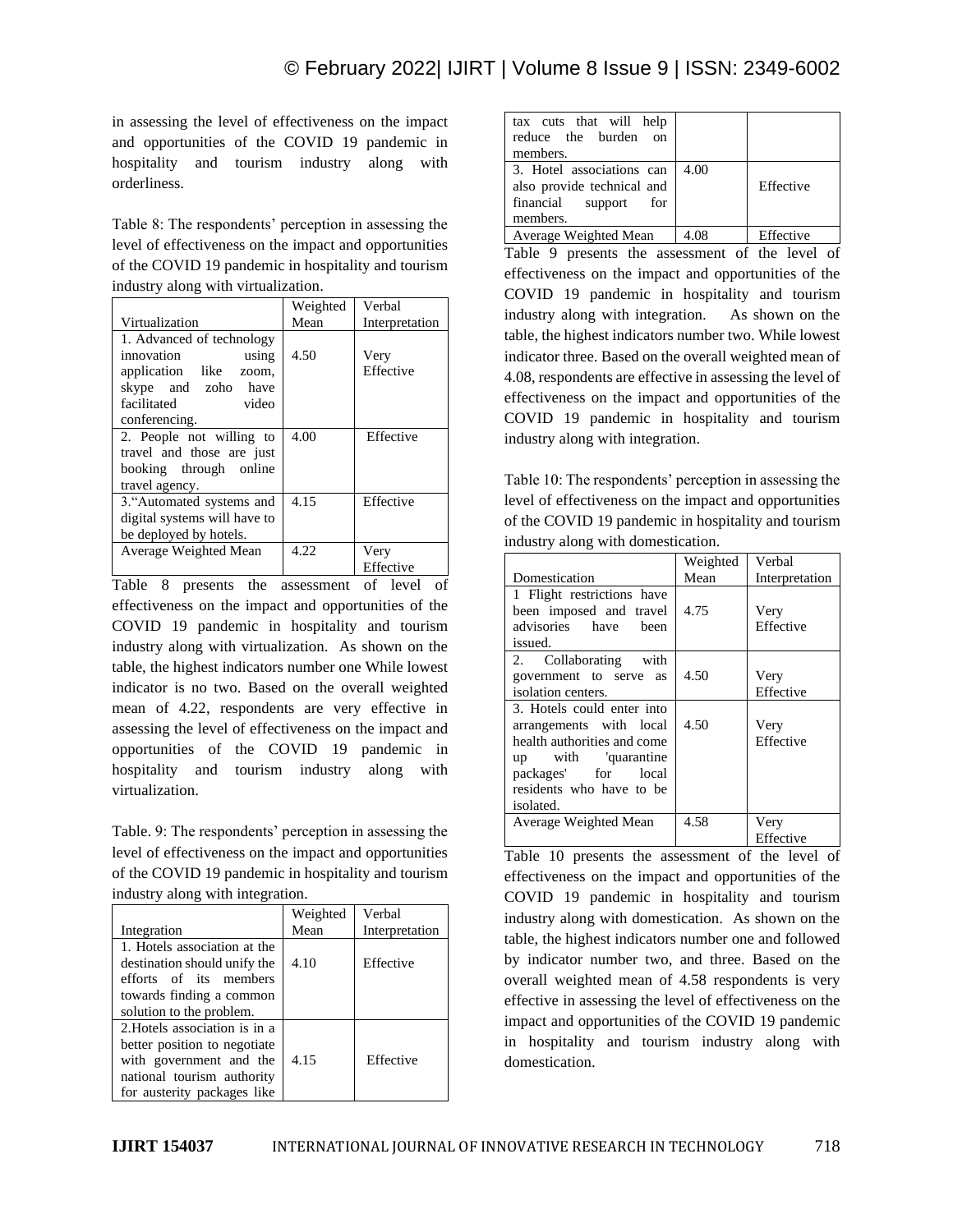| Variables                 | DV: Level of Effectiveness<br>Std. Beta |                   |                |                |                   |  |
|---------------------------|-----------------------------------------|-------------------|----------------|----------------|-------------------|--|
|                           |                                         |                   |                |                |                   |  |
| Perception                | cost-cutting                            | orderliness       | virtualization | integration    | domestication     |  |
| cost-cutting              | .783                                    |                   |                |                |                   |  |
| orderliness               |                                         | .664              |                |                |                   |  |
| virtualization            |                                         |                   | .584           |                |                   |  |
| integration               |                                         |                   |                | .836           |                   |  |
| domestication             |                                         |                   |                |                | .260              |  |
| Model Summary             |                                         |                   |                |                |                   |  |
| $\mathbb{R}$              | .364 <sup>a</sup>                       | .503 <sup>a</sup> | .608a          | $.225^{\rm a}$ | .918 <sup>a</sup> |  |
| $R^2$                     | .133                                    | .253              | .370           | .065           | .842              |  |
| Adjusted $\mathbb{R}^2$   | $-.735$                                 | $-.493$           | .260           | $-.870$        | .684              |  |
| St. Error of the Estimate | .43841                                  | 3.8016            | .28238         | .30468         | .07071            |  |

TABLE 11: SIGNIFICANT RELATIONSHIP THE PERCEPTION AND LEVEL OF EFFECTIVENESS USING REGRESSION ANALYSIS

## **CONCLUSION**

Based on the significant findings of the study, the following conclusions are drawn: The hospitality industry has been one of the sectors most badly impacted by the Covid-19 pandemic. Any hospitality and retail businesses are about to be sacrificed in the name of public health. Managers in the sector are strongly advised to develop formal guidelines in the event of crises, which shall be clearly communicated to the employees. Our findings provide a guideline to the management of hospitality and tourism industry on how to deal with the employee with transparent communication by coping with the fear of crisis that is important for designing the strategies of effective employee management. Develop robust cleaning and sanitization procedures that encourage improve the effectiveness of actions and other industry to adopt technological infrastructure for maximizing their profitability in the present era of advancement

## RECOMMENDATION

On the account of the salient findings and conclusions of this research, the following recommendations are presented: First, people should continue their commitment in strong responsibility incompliance and precautionary measures and protocols. Second, governments will need to take balanced, measured and coordinated policy action at the local, national, and international level, in order to protect people, Third, in Cost- cutting employees requesting to clear their

outstanding leave and take no-pay, Fourth, leave as well as initiating no-pay leave and advance leave. Fifth, in Orderliness ensuring that sanitation and health protocols as well as operating procedures are adhered to, is to involve employees in safety, security and health awareness training programs, Six, in Virtualization also adopt digital marketing strategies including social media marketing, e-reservations and search engine optimization , Seventh, in integration The hotels association is in a better position to negotiate with government and the national tourism authority for austerity packages like tax cuts that will help reduce the burden on members. Hotel associations can also provide technical and financial support for members and lastly, Domestication hotel s are collaborating with government to serve as isolation Centre's.

### **REFERENCES**

- [1] Abubakar, Ahmed. (2020), Coronavirus (COVID-19): Effect and Survival Strategy for Businesses. In: Journal of Economics and Business, ISSN: 2615-3726
- [2] Bahrain Tax and financial measures associated with COVID-19 11 May 2020
- [3] Charles Russel Speechly (2020) The Kingdom of Bahrain and Covid 19, Bahrain reaction to the global pandemic, April 7, 2020
- [4] Colins Charles Williams (2020) Impacts of the Coronavirus pandemic on Europe's tourism industry: Addressing tourism enterprises and workers in the undeclared economy. International